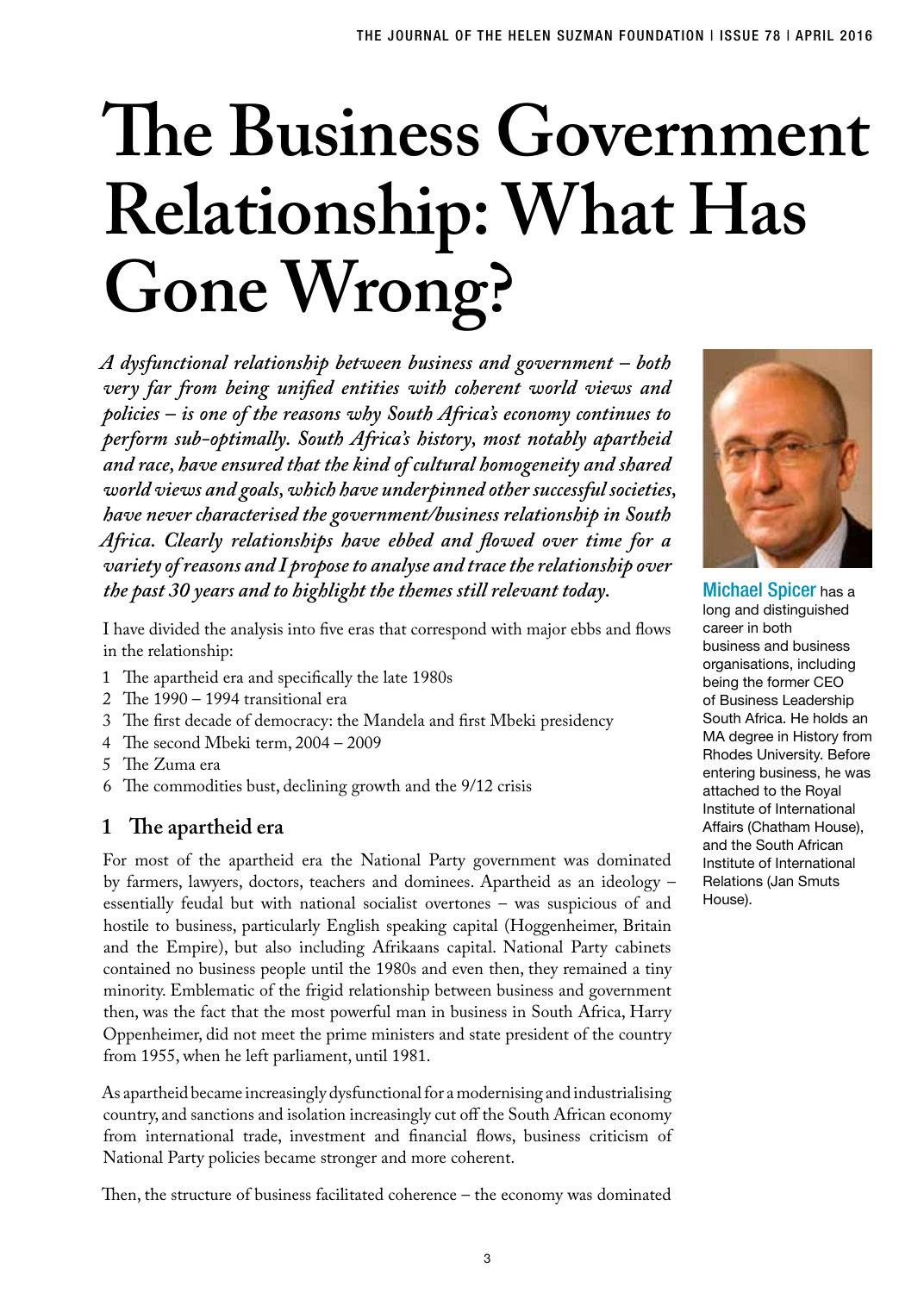by a handful of conglomerates with clear leadership amongst both the English and Afrikaans community – Harry Oppenheimer and Anglo American, and Anton Rupert and Rembrandt, respectively.

*The release of Nelson Mandela and the unbanning of the ANC ushered in a period of much closer interaction between the business community, the National Party government and the returning exile movements.*

Nevertheless, beyond reformist moves such as the launching of the Urban Foundation, there were differences of approach which manifested in such cases as Gavin Relly's seminal visit to Lusaka in September 1985, the establishment of the tricameral parliament, the activities of the Consultative Business Movement (CBM) and the political changes required to reintegrate into the global economy. Most business people shared the National Party government's concerns about the ANC's ties with Moscow, Marxist ideology and commitment to violence, but the more

conservative were unwilling to engage with the UDF and the ANC.

#### **2 The Transition years**

The release of Nelson Mandela and the unbanning of the ANC ushered in a period of much closer interaction between the business community, the National Party government and the returning exile movements. Just as the fall of the Berlin Wall and disintegration of the Soviet Union played a key role in the National Party leadership's preparedness to change, so too did those developments help grow the confidence of the business community that any new government in South Africa would be less likely to pursue policies that had been so comprehensively discredited elsewhere. The prospect of releasing business from the constraining manacles of sanctions and an isolated hothouse economy was also a strong galvanising factor for business proactivity.

Consider the case of the ANC's commitment to the policy of nationalisation. The Freedom Charter of 1955, a document capable of wide interpretation, formally committed the party to nationalising the 'commanding heights' including centrally the mines. This was the posture defended by Mandela when he addressed the first joint ANC/business conference on economic policy convened by the CBM in May 1990. Yet following numerous discussions culminating in meetings he had with Chinese and Vietnamese political leaders and leading international businessmen at the World Economic Forum in Davos in 1992, Mandela persuaded the ANC to drop the policy of nationalisation. However, a significant part of the Tripartite Alliance remained committed to a fundamentalist adherence to the Freedom Charter position on nationalisation, and the issue returned at various points over the next 20-odd years.

In any event, the leadership of the small major conglomerates had concluded that a proactive role for business was required to ensure that the transition produced a stable democracy that enabled the pursuit of long-term investment and growth.

The currency of trust gained in the late 1980s via the CBM led to it being appointed as the secretariat of the constitutional negotiating forum CODESA. Business's role was even broader, for example, leading together with civil society the rescue process of the National Peace Accord when the constitutional talks got into serious difficulty. This was followed by business facilitation of Inkatha's late, but critical, reentry into the election process. Business was also heavily involved in creating and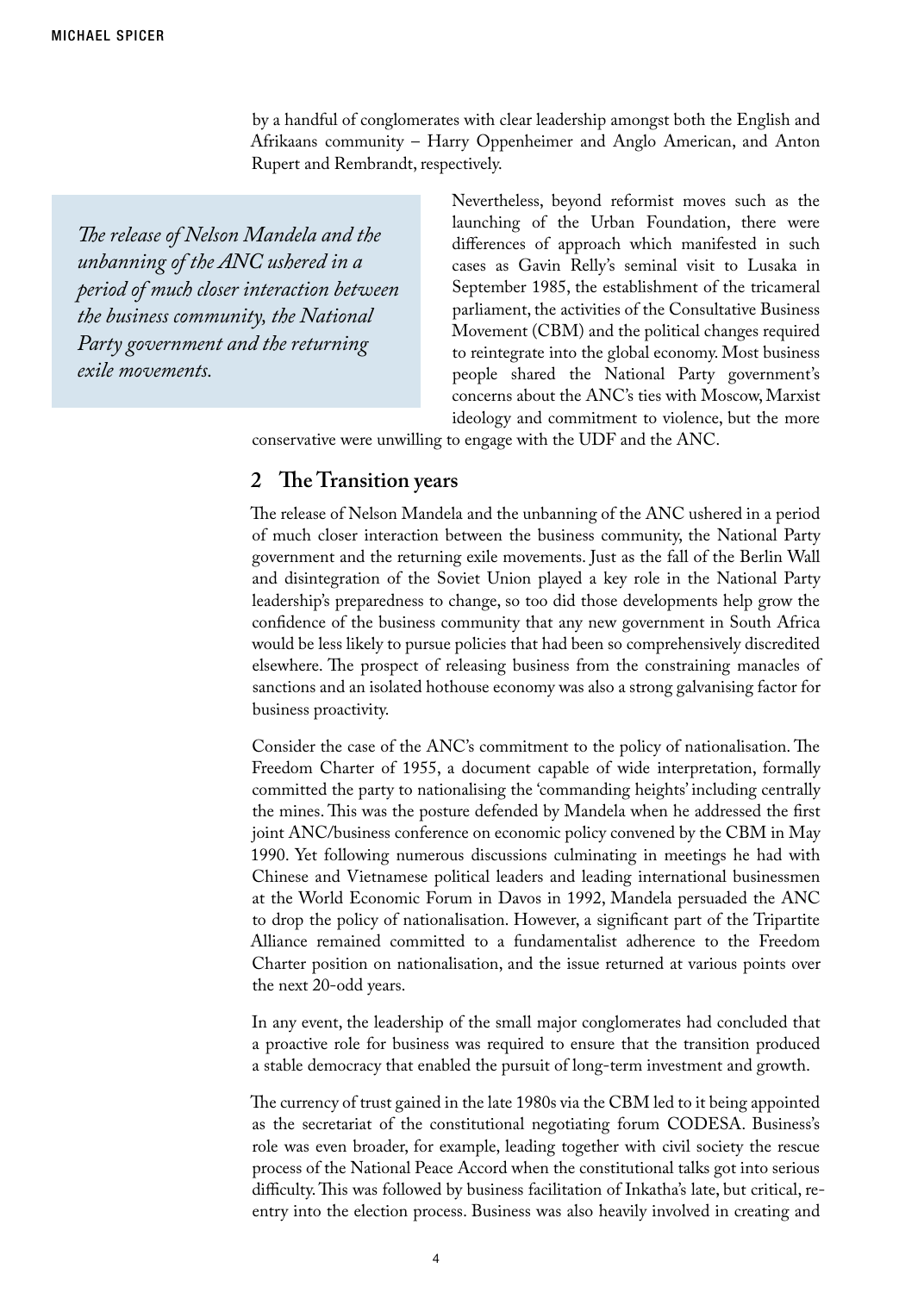supporting institutions to support voter education and the actual conduct of the 1994 election itself.

Business too engaged intensively with all the parties in a myriad of consultations, conferences and seminars on prospective economic policy and, indeed, a wide range of other policy matters. A number of scenario planning exercises were carried out building on the Anglo American scenarios of the mid/late 1980s which had helped shape thinking of some elites (including senior National Party leaders) about the need for a negotiated future and an economy that was geared to the changing world environment.

The major point to make about this transitional period was that leading businesses invested heavily in influencing the transition because they believed it was necessary for their short, medium and long term interests. Organised business was populated by senior representatives of the leading companies who employed a significant range of specialists in the fields of public affairs, labour relations, economics and social investment. The relative coherence of corporate South Africa was therefore mirrored in organised business institutions.

*The political imperative to create opportunities for black South Africans to enter the economic mainstream underscored these pressures, and a process of unbundling of non-core assets of the main groups and a more general restructuring began.*

## **3 The first decade of democracy**

Any honeymoon in relationships between business and the new ANC government was relatively short-lived. Though President Mandela regularly convened the so-called Brenthurst Group of the dozen or so most senior business people and this kept the lines open with senior business leaders, economic policy within the Tripartite Alliance remained heavily contested and unclear. The Reconstruction and Development Programme (RDP), launched soon after the 1994 election, was perceived by business as an idealistic and impractical approach to development when the economy was weak and suffering significant post-apartheid fiscal and structural headaches. Also Deputy President Mbeki, who was delegated the practical running of the economy by Mandela, quickly distanced himself from the existing, relatively close, relationship with business.

At the same time, the focus of leading businesses on societal issues changed as the country reintegrated into the global economy. Firstly, this reintegration immediately put pressure on the corporate sector to restructure away from a conglomerate approach, which had been functional during apartheid isolation, into a more focused structure that would be competitive in global markets and attractive to global investment. The political imperative to create opportunities for black South Africans to enter the economic mainstream underscored these pressures, and a process of unbundling of non-core assets of the main groups and a more general restructuring began. As companies streamlined and pursued the pent-up demand of several decades to trade and invest internationally, their focus on the intensive involvement in broad South African society began to diminish. Indeed, many took the attitude that South African had a legitimate government and, even if they did not like many of its policies, it was no longer desirable, appropriate or convenient with so much going on elsewhere for them to intervene in the same way as in the 1980s and early 1990s.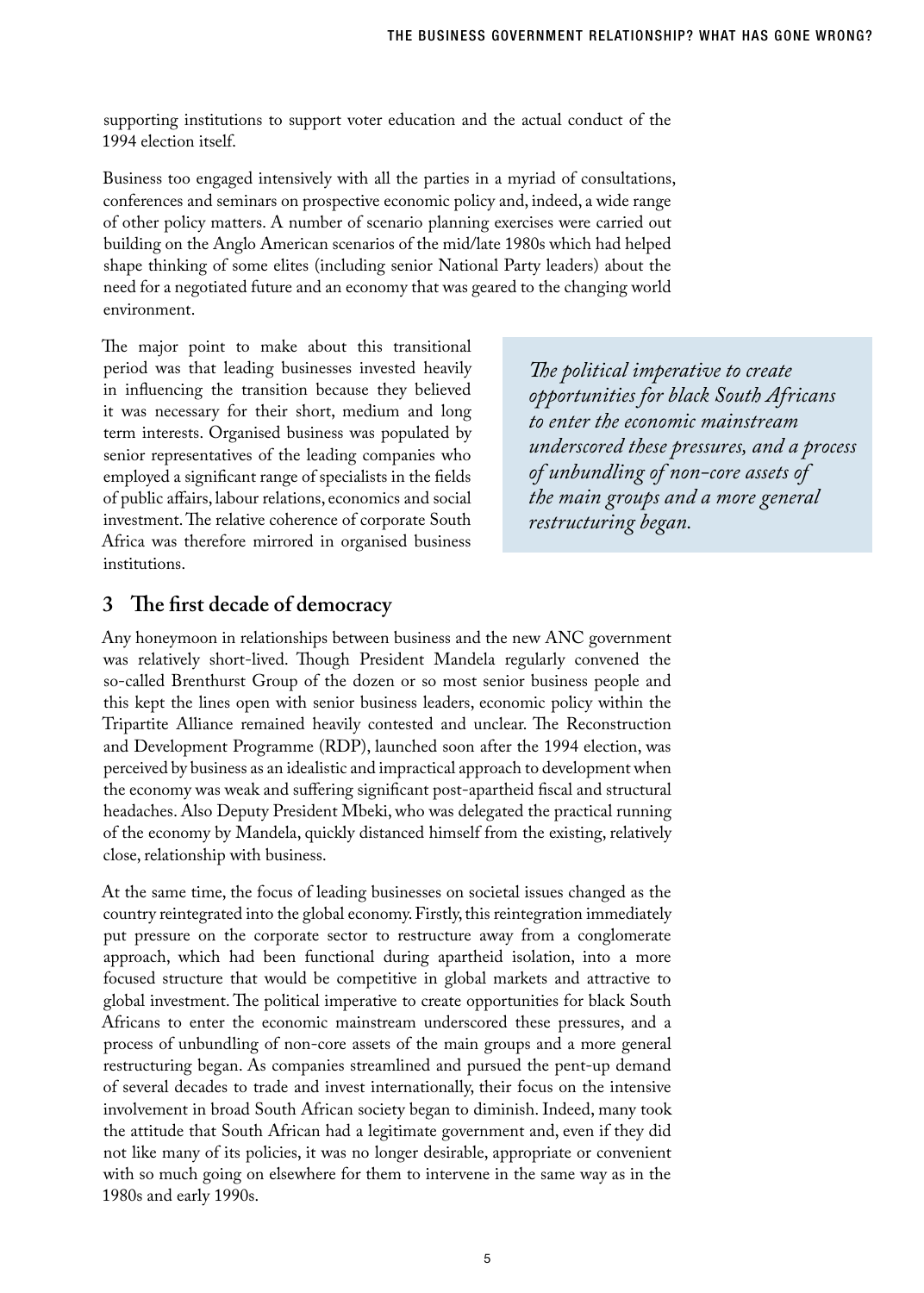The shift was gradual but by no means slowed down by the constant rebuffs by government of initiatives that the business community did take. Concerned by the vacuum of economic policy in 1995 and 1996 and a debilitated economy and weakening currency, the South African Foundation produced a document entitled 'Growth for All' that advocated market friendly but inclusive policies. The document elicited a furious response from many in government, partly because it was perceived as untransformed business lecturing a legitimate democratic government, but partly also because it underscored the tensions and differences within the Tripartite Alliance.

*The concept of the BT in brief was to recognise that the implementation of GEAR would temporarily delay the addressing of many of society's developmental needs and postpone pent-up expectations while the economy was stabilised.* 

A core of officials under President Mbeki had already concluded that much of the thrust of Growth For All was required to stabilise and restructure the economy if an IMF/World Bank restructuring intervention was to be avoided. The Growth, Employment and Redistribution policy (GEAR) unveiled a couple of months later was essentially a self-imposed restructural programme. The plan was imposed over strong resistance from the Tripartite Alliance partners and no doubt its similarity to Growth for All did not make things easier for the Mbeki administration.

Though Deputy President Mbeki and his close ANC supporters had adopted a market friendly approach and believed that globalisation was a reality that required engagement rather than rejection, they still strongly distrusted the overwhelmingly white business community. This was reflected, inter alia, in Mbeki for several years resisting pressure from business to create his own version of the now moribund Brenthurst Group in order to carry forward a structured dialogue with business.

Frustrated by what they perceived a growing gulf between business and government, a number of business leaders, harking back to the days of the intensive discussions of the CBM with politicians and civil society in the late 1980s and early 1990s, began a consultative process with the office of Deputy President Mbeki and others. This was to result in 1998/9 in the establishment of the Business Trust (BT). The concept of the BT in brief was to recognise that the implementation of GEAR would temporarily delay the addressing of many of society's developmental needs and postpone pent-up expectations while the economy was stabilised. Business, therefore, had an interest in going well beyond existing CSI programmes to coinvest with government on a few selected issues, principally employment creation and education. It was the clear intention of the business architects of the Business Trust that the joint programme would build trust with the government and lead to a resumption of institutional dialogue.

Of course the BT also provided an alternative to proposals for reparations emanating from the Truth and Reconciliation Commission (TRC) which business disliked, not least because they would be interpreted as an admission of culpability for apartheid, a charge repeated by many critics within the Alliance and civil society.

The resumption of institutional dialogue did in fact materialise in 1999 with the establishment of the Big Business Working Group (BBWG) which broadened the base of the Brenthurst Group . However, quite quickly, the newly elected President Mbeki faced pressure from other interest groups and he decided to create a number of other Working Groups. Whilst this provided the requisite political cover, its elaborate nature and the time and resource demands imposed soon drove the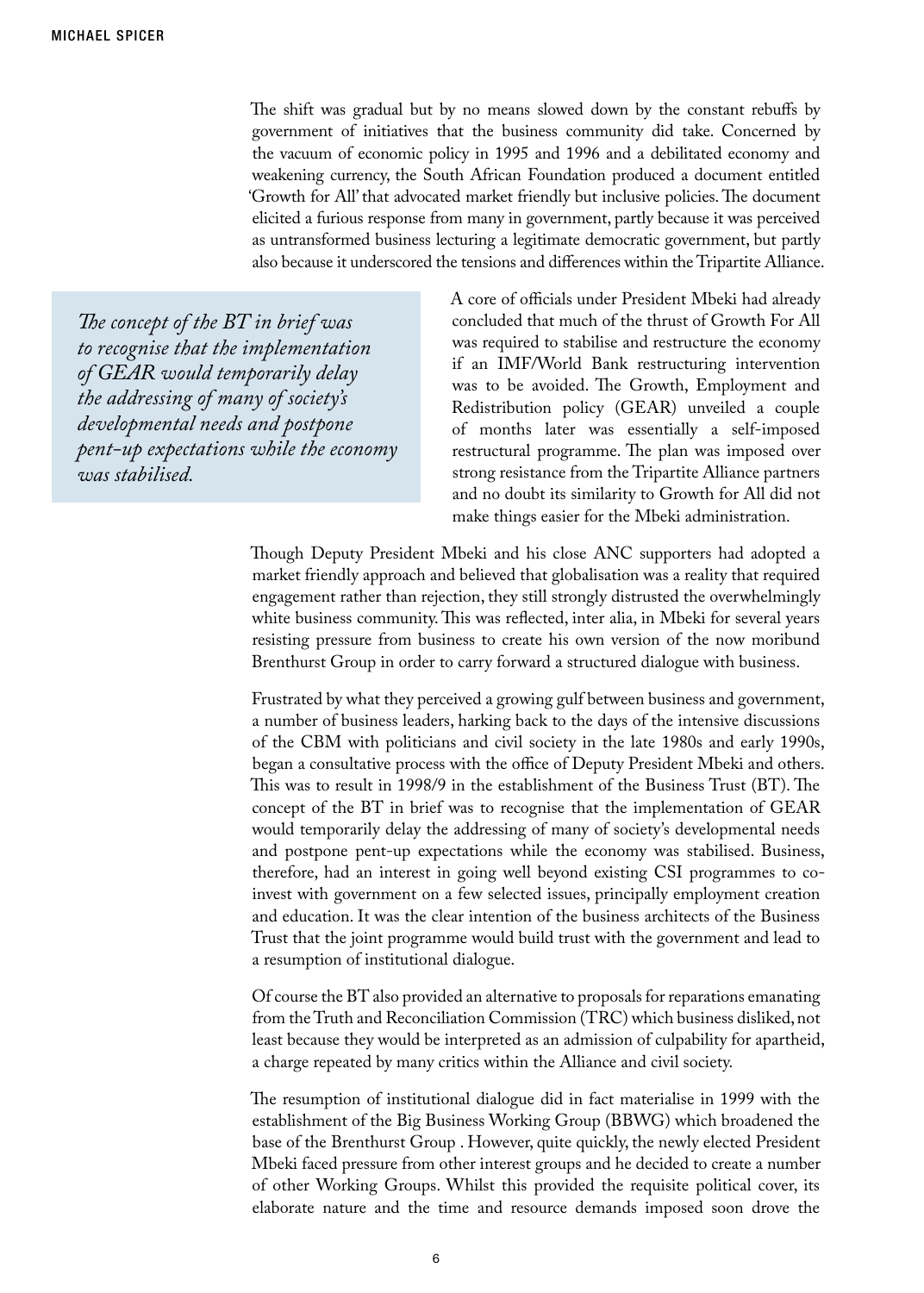direction of meetings to one of form over substance, a ritualised minuet where open and honest dialogue seldom took place.

Unpacking the unsatisfactory nature of the BBWG reveals a number of factors. Although some government ministers, particularly Finance Minister Trevor Manuel challenged business to be more honest and open, on the occasions when business essayed a more frank approach it was brutally rebuffed. President Mbeki's temperament and authoritarian style did not easily brook criticism and neither did many of his colleagues.

If there had been more cultural homogeneity and social capital between the interlocutors, the prickliness of politicians might have been alleviated though clearly an authoritarian style did not make for much listening. But a lack of these factors meant that both sides were predisposed to misunderstand each other. Given that meetings typically involved some 40 to 50 people (and well over 100 when all the Working Groups met jointly), government resorted to 'party postures' which did not allow easily for frank personal views. Some subjects such as HIV/Aids and Zimbabwe, notorious blind spots of President Mbeki, were simply off the agenda. Attempts to discuss them were not tolerated.

*Business was extremely resistant to the idea of transferring or giving away assets and believed that BEE deals should be structured on essentially commercial terms, though inevitably there would need to be 'facilitation', a combinations of discounts, loans, vendor financing and other support mechanisms.* 

And from business's side, most white executives felt on the defensive as they were increasingly criticised and demonised by black counterparts in the Black Business Working Group for 'failing to transform', a perception often shared by government. (President Mbeki however used to complain in private that the Black Business Working Group was a one-note orchestra that was unwilling to move beyond its obsession with transformation to contribute to other pressing issues. Nevertheless, ever the politician, he found it convenient to play divide and rule.) Many established business leaders, and not only white ones, either resorted to saying not what they thought but what they thought their political interlocutors wanted to hear. Finally, captains of industry are notoriously egocentric, unwilling to accept a 'party whip' and were liable therefore to depart from a structured agenda to personal riffs on peripheral issues.

At the heart of the failure of the working group system to produce substantially better working relations was the fact that there were fundamental differences on key issues. Principle among these was the question of how the majority of the population was to be incorporated into the formal economy. Business had not been totally blind to the need to accelerate black involvement at all levels and from the very early 1990s a number of black economic empowerment (BEE) schemes had been established. The thinking amongst big business was that a rapidly growing economy should be the principle driver of broadening opportunities particularly combined with better education and skilling. But for political and symbolic as much as substantive reasons, black ownership and control of chunks of the economy would have to be accelerated through innovative mechanisms. Business was extremely resistant to the idea of transferring or giving away assets and believed that BEE deals should be structured on essentially commercial terms, though inevitably there would need to be 'facilitation', a combinations of discounts, loans, vendor financing and other support mechanisms.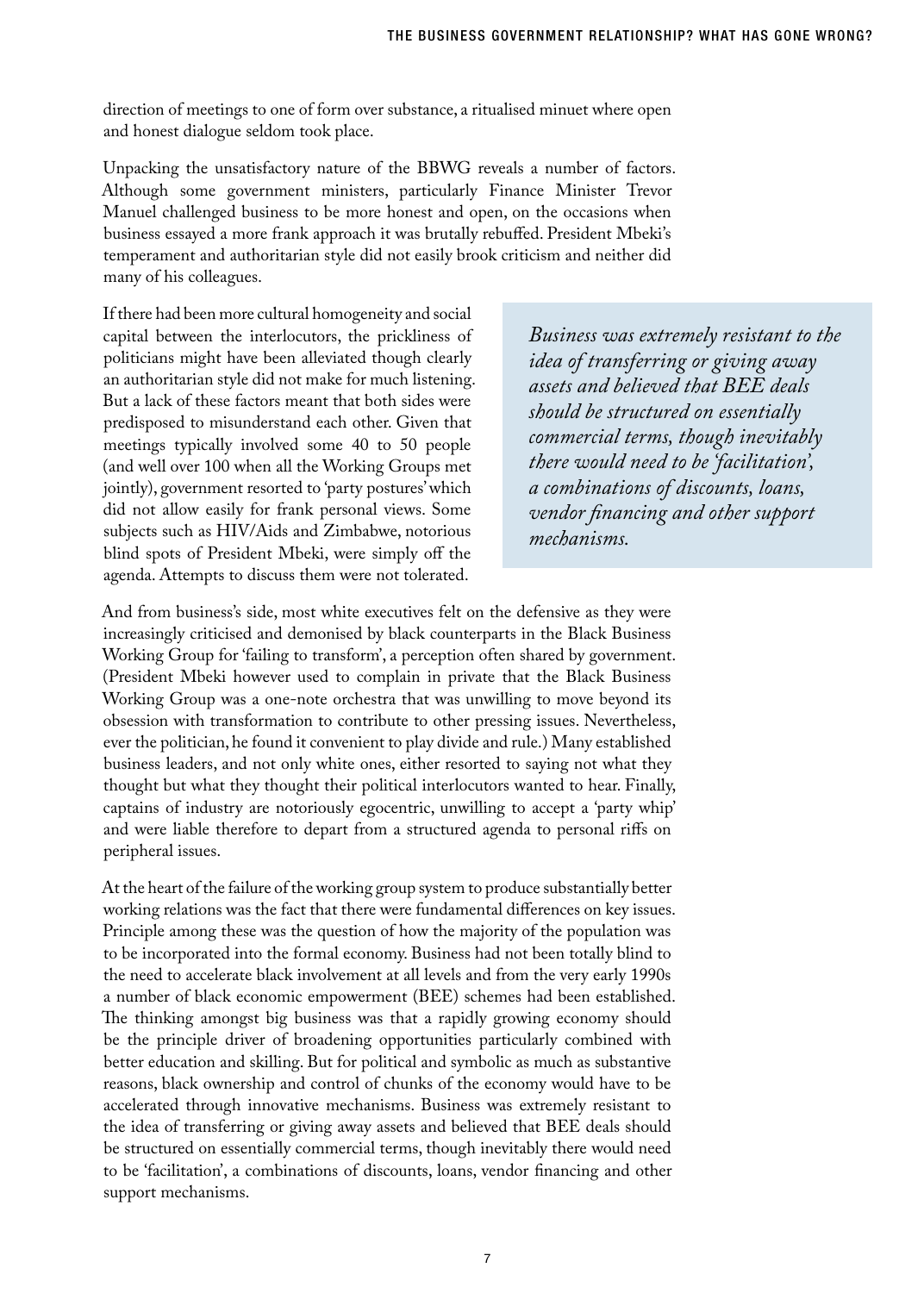The problem with such an approach – aside from being a disincentive to entrepreneurial activity – is that it relied on a continuingly rising market together with considerable management skill and experience to ensure that dividends could pay off the financing of BEE companies. Inevitably both conditions fell short and though some deals endured and a few even prospered, many did not. Increasingly an impatient emerging black business elite lobbied a receptive political elite for state intervention to compel business to do more and much faster. As an aside, it is remarkable how little attention education and skills, as a pre-eminent condition for sustainable black economic advancement, received from the political elite. Though some attention was given to broadening BEE schemes this seemed to translate into unwieldy coalitions of politically connected women, youth and veterans. From the business side, what is also striking is how little attention was paid to the empowerment of employees as the first point of departure, though there were a few rather isolated attempts at share ownership schemes.

*Hence there was an incentive for South African mining companies, still leaders in the world, both to unbundle and restructure to focus on their core mining business, and then to merge with and acquire others internationally as a way of surviving. This was not possible from behind a wall of exchange controls.*

I will return to the central issue that was only in its early stages of emergence in the mid/late 1990s. More immediately another matter arose which was to bedevil business/government relations. While many South African companies had begun to expand internationally after 1990, they faced significant constraints principally in the form of substantial exchange controls. These controls were a legacy of the sanctions era. But aside from the practical question of the capital shortages during a period of economic restructuring, the prospect of lifting exchange controls even on a phased basis was controversial within the Tripartite Alliance. In the global economy a period

of firm de-conglomerisation had taken place in the 1980s to which party South African companies were very late entrants, particularly in the mining industry. It was clear at the beginning of the 1990s that a process of consolidation through mergers and acquisitions would occur in the mining industry and that many companies save the largest would be threatened. Hence there was an incentive for South African mining companies, still leaders in the world, both to unbundle and restructure to focus on their core mining business, and then to merge with and acquire others internationally as a way of surviving. This was not possible from behind a wall of exchange controls.

Derek Keys, who was the first Finance Minister of the democratic South Africa in the mid-1990s, allowed Gencor a major mining company with which he had been associated, to acquire Royal Dutch Shell's mining interests and to list the resulting company, Billiton, in London. Deputy President Mbeki reluctantly accepted the logic of this move and accordingly approved a company restructuring of South Africa's leading company Anglo American which entailed moving its primary listing to London in 1999. A handful of other major South African companies followed suit.

Whilst these companies vehemently argued that their move to London did not represent a vote of no confidence in South Africa and would benefit the country through wider economic opportunities including inward flows of investment, the moves were deeply controversial. The listings were bitterly opposed by large sections of the Tripartite Alliance. That might be expected from its statist and non-market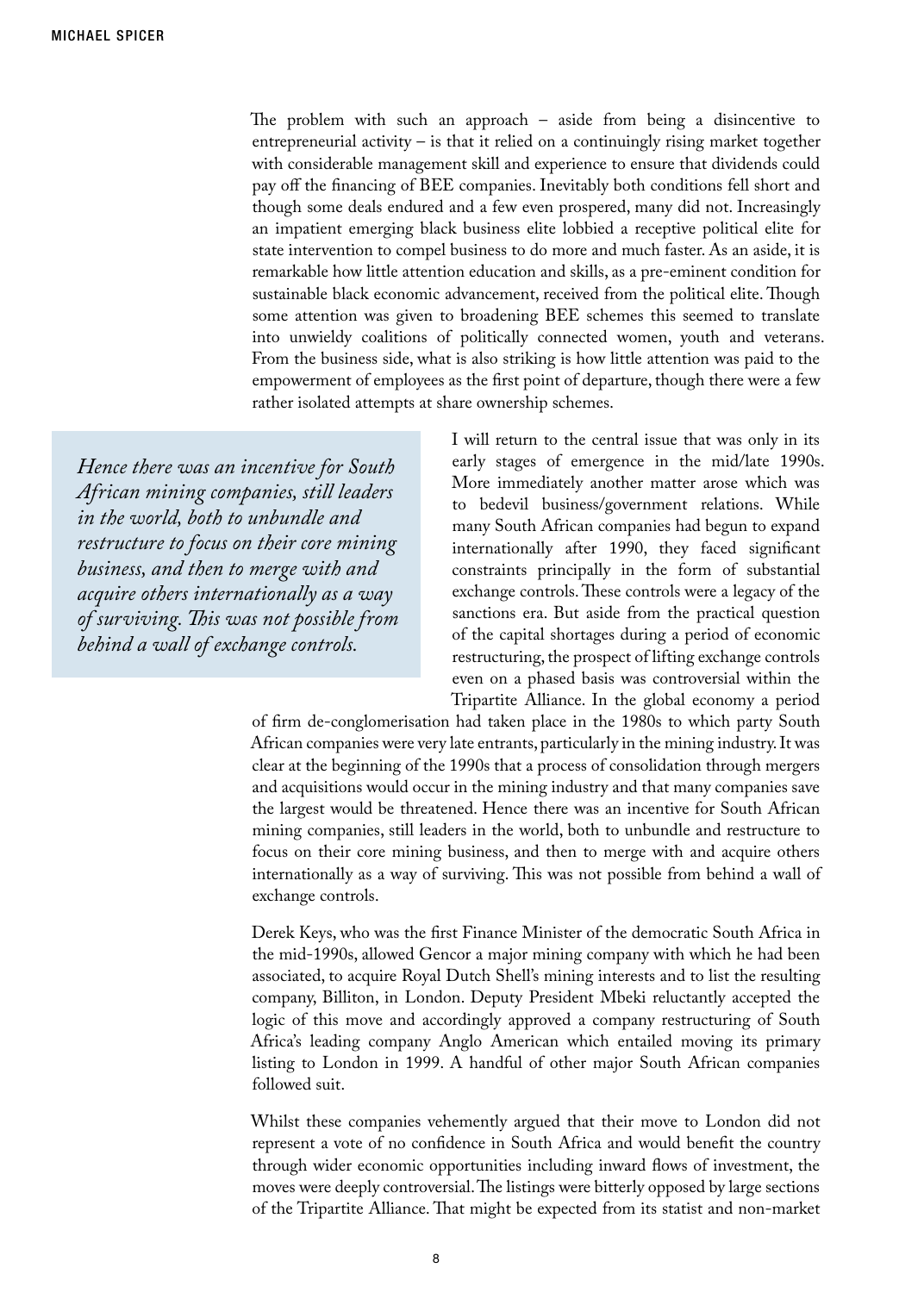elements. But even those who were pro-market disliked the symbolism and were uneasy about the motives behind the moves. And there was reason: notwithstanding the commercial logic, many executives in the affected companies secretly, or not so secretly, saw this as a way of hedging their personal and company bets against a government which they did not altogether trust.

One of the long term effects of the London listings and corporate unbundling and restructuring in South Africa was to radically diminish the commitment to and resourcing of organised business in South Africa. However, for the moment involvement remained reasonably robust. Efforts were made through the 1990s and early millennium to restructure organised business to ensure that it better reflected the changing nature of the business community and society. In 1994 the CBM and Urban Foundation merged to create the National Business Initiative (NBI) a grouping of more progressive companies that innovated in the establishment of Business Against Crime (BAC) in 1995 and the Business Trust in 1998/9. The NBI worked also increasingly in the field of sustainability.

*Because of its centrality to the economy during the apartheid era, its history of migratory labour and other health and safety issues, the Mining Charter received the most and earliest attention. The Charter discussions took place against the background of new mineral legislation that transferred mining rights from private to public ownership and set out a process of re-granting existing rights to the mining industry.* 

Though the South African Foundation (SAF) remained behind the scenes as a body of the chief executives of big business, it was considered to be too 'old order' and tainted by its anti-sanctions stance during apartheid. Nevertheless, the ties between the NBI, SAF and other business organisations were blurred by cross-membership of companies and the leading role played by key individuals who sat in a number of, or even all, these bodies.

Also in the 1990s, the two major established chamber movements representing commerce and industry merged to form Business South Africa (BSA). Leaders of BSA and the other major business bodies strongly felt that it would be desirable to create a non-racial business body and so began discussions early in the millennium with the Black Business Council (BBC) a body comprising leading black executives and professionals. The result was the creation of Business Unity South Africa (BUSA) in 2001. It was recognised by many, though not all, that this was an artificial construct which would need to evolve as existing business continued to transform and new black businesses were created. It was artificial because it put together 19 sectoral bodies representing established often large companies in mining, banking, industry, etc, all in varying stages of transformation with a smaller number of smaller black professional associations representing black individuals. The attempt to present this as an equal partnership was undermined by the gross imbalance of funding and economic power. This stored up the seeds of future discord.

The new millennium also saw the emergence of stronger government intervention in Black Economic Empowerment or transformation (a looser term rarely carefully defined). Following on pressure from black business and the so-called Ramaphosa Black Economic Empowerment Commission, government proposed that each sector of the economy establish a Charter setting our goals and targets for transformation. Because of its centrality to the economy during the apartheid era, its history of migratory labour and other health and safety issues, the Mining Charter received the most and earliest attention. The Charter discussions took place against the background of new mineral legislation that transferred mining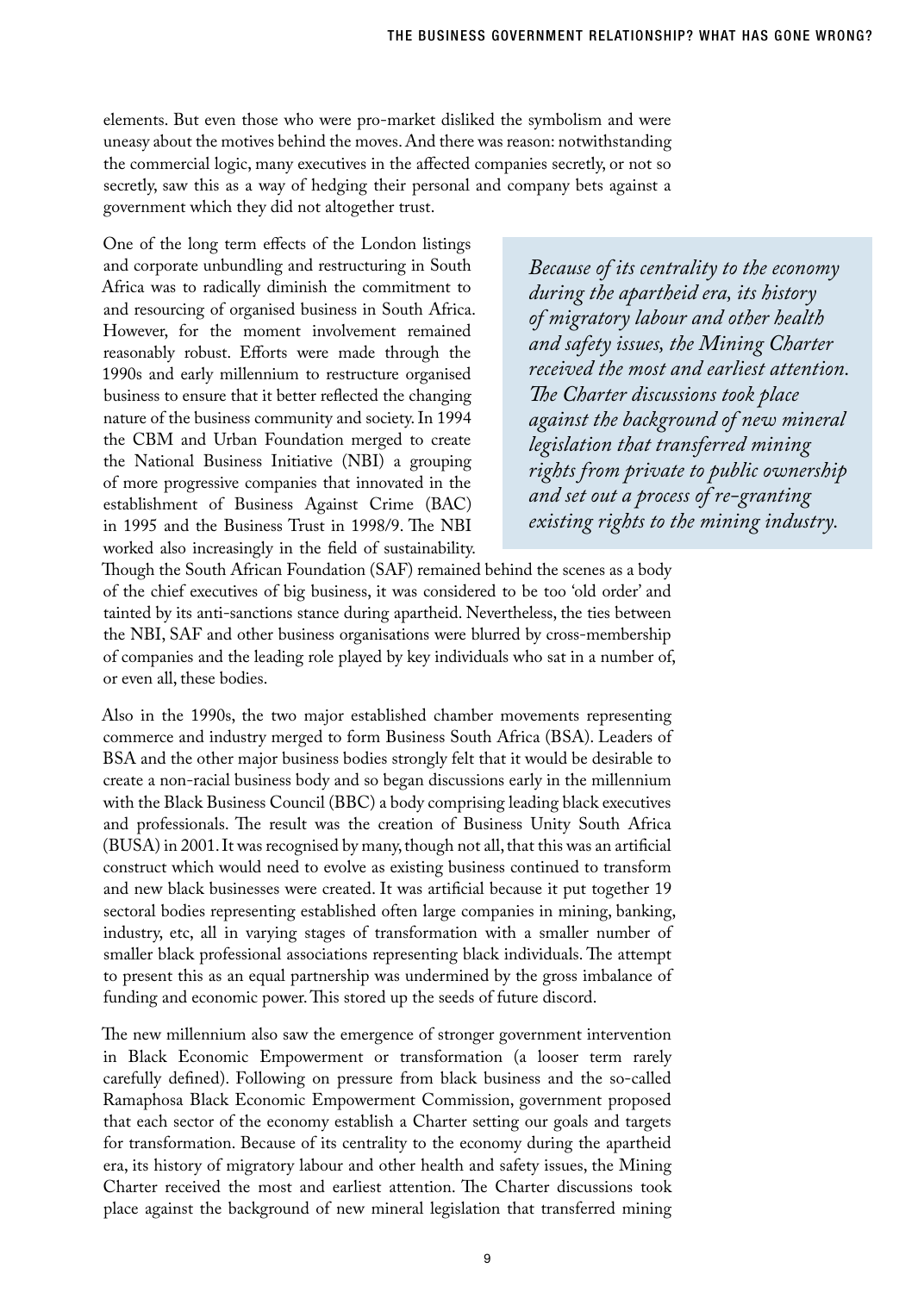rights from private to public ownership and set out a process of re-granting existing rights to the mining industry. Widespread concern in the industry locally and internationally, given that the changes represented a clear weakening of property rights which had seemed to be guaranteed by the Constitution, reached crisis point when it was leaked that government was intending to compel mining companies to transfer 50% of their assets to black ownership. When this led to the overnight loss of 25% of the market capitalisation of mining companies, government denied that this had been its intention. (Whether the 50% had ever been a firm proposal or a negotiating tactic intended to soften up the industry has never become clear.)

*Though the Treasury has laboured throughout the period that tendering and procurement is conducted on, as transparent and commercial terms as possible, with strictly defined and limited BEE offsets, the universal risks attendant on licensing and procurement has provided too strong a set of incentives to create a patronage system that rewards politically affiliated business people and facilitates corruption.* 

The mining legislation and Charter negotiations severely damaged business confidence. The pattern of state intervention through legislation and regulation that promoted subjective, bureaucratic and frequently inefficient and costly processes has come to represent one of the central disputes between major businesses and government. As elsewhere in the world, business constantly articulates the requirement for stability, certainty and clarity of legislation and regulation in the interests of planning and sustaining business activity over the long term. Government, distrustful of what it perceives as enduring racial capital unwilling to transform, believes it must intervene and give itself the freedom to constantly change the rules in the face of business's perceived intransigence. Avoiding parliamentary and constitutional scrutiny by introducing change through regulation rather than legislation and discretionary, subjective powers

rather than objective constitutionally testable legislation is a much easier and more convenient route, by no means unique in the world. But, as elsewhere, this approach continues to undermine business confidence and this in turn promotes sub-optimal outcomes.

One way for government to promote empowerment and black business formation is to require certain levels of company empowerment as a condition of government licensing and procurement. Though the Treasury has laboured throughout the period that tendering and procurement is conducted on, as transparent and commercial terms as possible, with strictly defined and limited BEE offsets, the universal risks attendant on licensing and procurement has provided too strong a set of incentives to create a patronage system that rewards politically affiliated business people and facilitates corruption.

#### **4 The second Mbeki term**

A seminal development in the government/business development was marked by the release of the Ten Year Review of democracy in 2004. This represented a major shift in government thinking away from the essentially open and relatively market friendly approach of the previous decade that included elements of liberalisation, deregulation and privatisation. The thesis put forward by the Review was that where the state had been in charge the country had flourished and where the private sector had been allowed free rein the country had failed. (This was a startling assertion almost entirely unsupported by evidence and certainly on the basis of wider empirical consideration highly contestable. What was remarkable – and it was a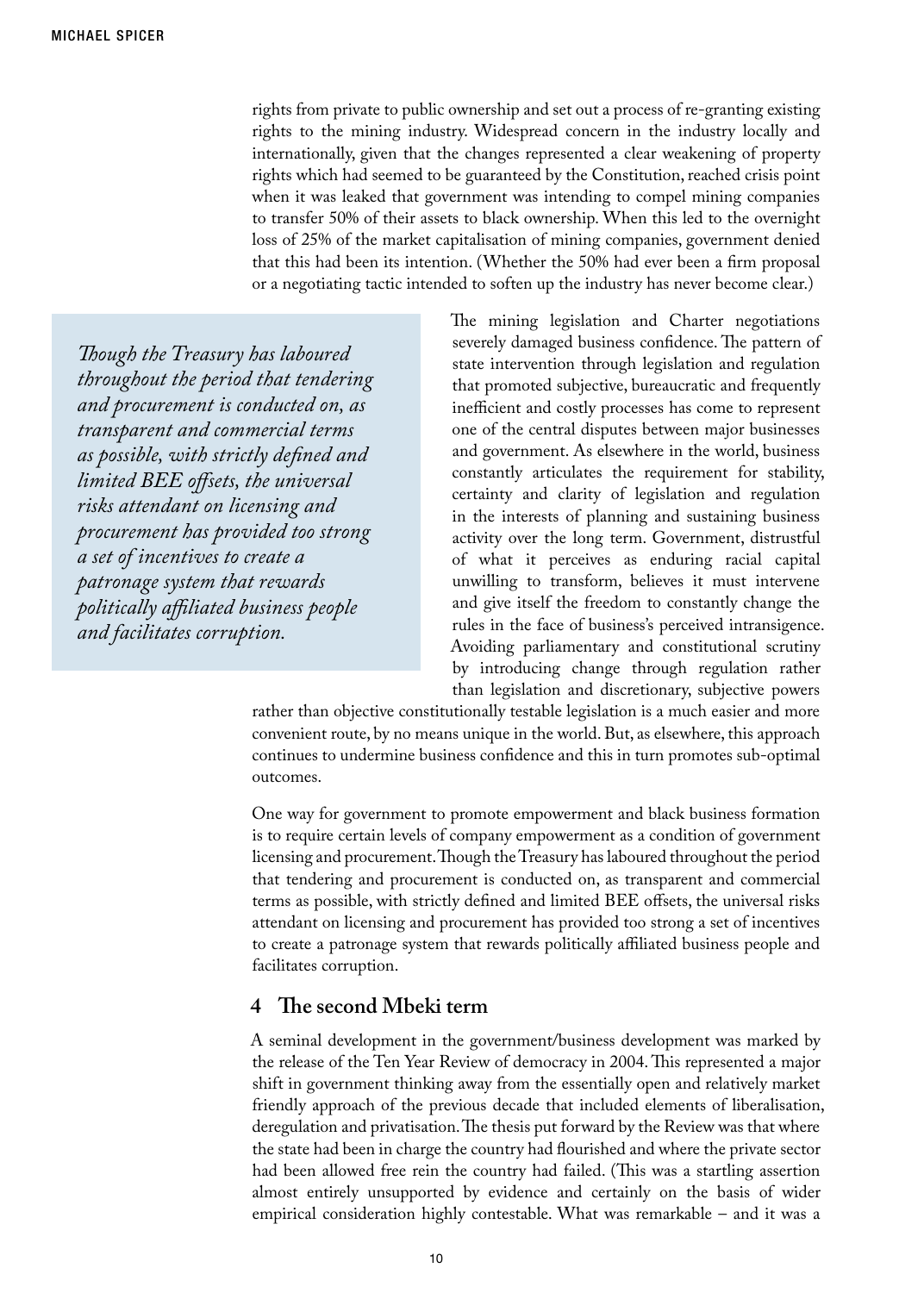commentary on the growingly co-opted posture of business – was that business did not push back at all on this claim.) What was therefore needed, the Review asserted, and what was accordingly adumbrated, was the remarkably undefined concept of a developmental state. Such a state would lead the economy and society, playing an activist and interventionist role. The private sector was to be relegated to the role of a supporter and implementer of government initiatives.

Though President Mbeki continued to ruthlessly dominate Cosatu and SACP within government, the developmental state ideology allowed old statists like Trade and Industry Minister Rob Davies to elaborate a major new front of intervention, the Industrial Policy Action Plan. This borrowed selectively from the south-east Asian experience to set up a renewed import substitution model based on rolling back the liberalisation and opening policies of the 1990s in the interests of picking winners and subsidisng favoured

*Business had always conceived the Business Trust as a five-year programme with a significant concentrated contribution (over R1-billion) that would end when the economy had stabilised and had begun to grow.* 

companies and sectors behind a protectionist wall. Though there was a strong BEE element to this, it remained classic statism of the kind fashionable in the 1960s and 1970s. But it was to provide horses – state procurement and subsidy – which both patronage business and manufacturers could ride together, and so it was popular amongst some business interests.

As indicated the import of the Ten Year Review was not clear to business at the time. Its relationship with government remained confused. The Business Trust had yielded some gains – close and successful cooperation in building tourism, in malaria reduction, in selected aspects of employment creation (such as the building of a very successful business outsourcing sector, as well as education). Also, the BBWG has begun to operate slightly more effectively towards the end of this period with a more coherent agenda and concrete cooperation in some areas.

Business had always conceived the Business Trust as a five-year programme with a significant concentrated contribution (over R1-billion) that would end when the economy had stabilised and had begun to grow. That was indeed the case by 2004 with growth in the new millennium moving up from 3% towards even higher growth of 5% in 2005 -2008, a period characterised by the pre-Global Financial Crisis (GFC) global boom. However the re-emergence in 2003/4 of the reparations debate that had raged in the 1990s, when a number of class actions were lodged in the US and South Africa against major multinationals involved in the apartheid economy, posed a dilemma for both government and big business.

Though many in the Alliance and ANC hankered for some punishment of big business for its perceived role during apartheid and believed it had not adequately come forward to confess its sins during the TRC process, the ANC had had its own difficulties with the TRC, had curtailed the implementation of government reparations for human rights victims and intensely disliked the idea that South African issues were within the remit of extra-territorial legislation, especially from the US.

The Mbeki administration was therefore minded to oppose the US class action and their domestic counterparts but sought to establish a President's Fund for broad socio-economic development along the lines that of President Vincente Fox of Mexico, to which business would contribute. Business however disliked the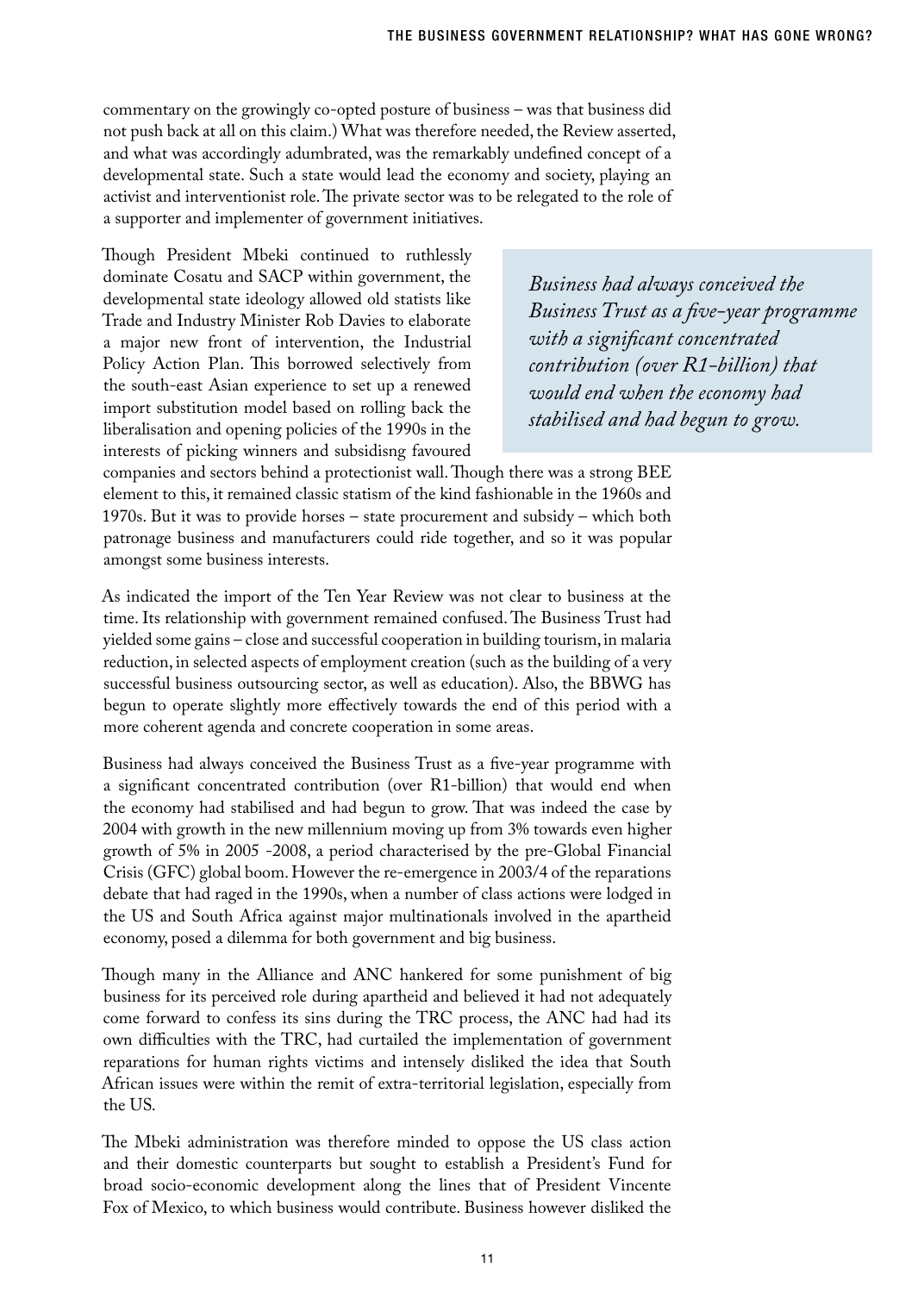patronage inherent in such an instrument and therefore counter-proposed that the Business Trust be extended for a further five years, and this is what was eventually agreed.

The more fraught side of the relationship was illustrated by ongoing tensions over HIV/Aids, a catastrophe that directly affected business as a large employer of those infected, and over Zimbabwe where business both was concerned at the spillover potential of the Zimbabwe government's racial policies for South Africa, as well as having business interests directly threatened in Zimbabwe. Just how prickly the relationship could be was demonstrated by the furore President Mbeki created by bitterly criticising the CEO of Anglo American, Tony Trahar, for what Trahar considered to be constructive and positive comments about the investment climate in South Africa (inter alia he said that the business climate was improving as political risk in SA had diminished).

*Yet government and the political class were not predisposed to listen to criticism from a business community who were perceived as corrupt themselves – each corrupt transaction with a civil servant or politician required in this view a business counterpart.*

One of the complaints that government had about business was the fractured nature of business organisations that complicated business/government interactions. BUSA continued to struggle to recognise the needs of established business that required a national mandated umbrella body which could articulate its views in Nedlac and parliament, and those of many black members who were focused almost exclusively on transformation issues. At the same time, the old SA Foundation was rebranded and refocused as Business Leadership South Africa (BLSA), a policy/advocacy/lobby group of big business.

Its emergence was received by suspicion by many in government and other parts of business, including organised business who saw it as a front for established 'white' business interests, but slowly over the period it became harder for government to ignore BLSA in the absence of other functional business bodies with coherent views.

In the second half of the 2000s corruption assumed a greater salience in South Africa as an issue undermining society and economic performance. The controversy over the 1990s arms deal lumbered on but perceptions that the country faced a real problem were sharpened by evidence of wrong doing on the part of leading politicians including deputy President Zuma as well as the phenomenon of tenderpreneurs. These were black entrepreneurs who became wealthy by soliciting tenders from government at national, provincial and local levels, often in ways that bypassed due process, and in areas where the lives of the poor were directly affected. Yet government and the political class were not predisposed to listen to criticism from a business community who were perceived as corrupt themselves – each corrupt transaction with a civil servant or politician required in this view a business counterpart. And from a left wing or racial perspective 'monopoly capital' continued to make excess profits from exploiting the poor and indulging in anti-competitive behaviour.

The strengthening of competition policy was a riposte to this behaviour, real and perceived. From a business perspective however many in government continued to have a one-eyed view on the subject as the largest monopolists were state owned enterprises which were leaders in the art of anti-competitive behaviour. Further, the industrial policy promoted by some in government looked to favouring and subsidising some firms over others rather than promoting market competition in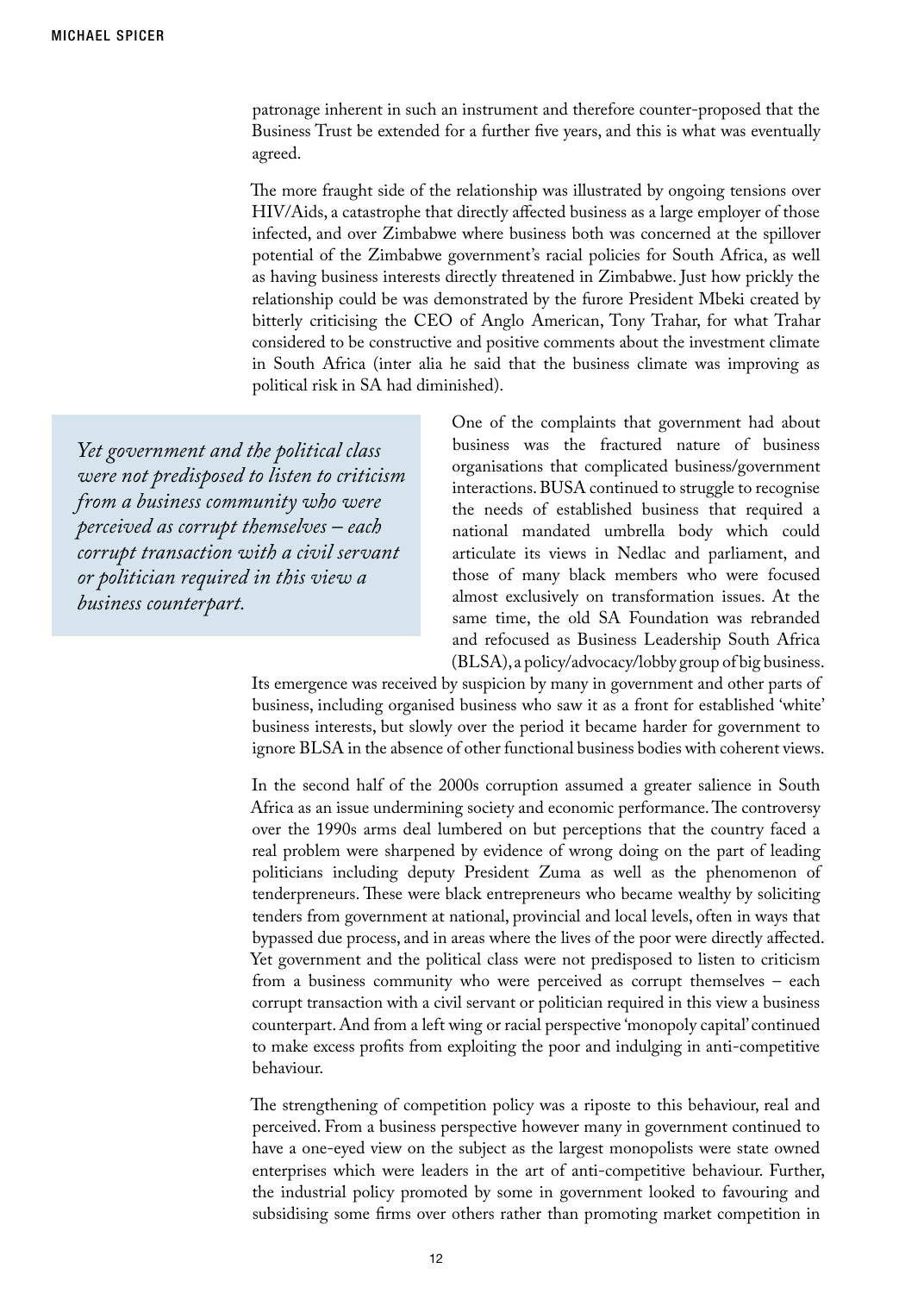the interests of the consumer. Hence it could be said that both the public and private sectors had complex vested interests that drove both to become able exponents of hypocrisy on competition matters. Yet greater competition (and attendant productivity and competitiveness) is one of the key structural requirements of the South African economy identified by all the recent major reviews of the SA economy in order to achieve a higher growth rate and more optimal growth outcomes.

### **5 The Zuma years**

The ousting of President Mbeki after the Polokwane conference in early 2009 coincided with the global financial crisis and marked a new period of significant turbulence and uncertainty in government/business relations. The 'coalition of the wounded' – those who had been marginalised or suppressed by President Mbeki's autocratic management style – had little that unified them apart from opposition to Mbeki. As major members of the coalition, Cosatu and the SACP expected to get greater roles in and influence over government and to some extent did: a last minute addition to the economic cluster of ministers in President Zuma's new cabinet was the creation of an additional post of Economic Development (EDD)

*With weak leadership and no interest in policy and a cabinet pulling in different directions both ideologically and departmentally, the ANC as a party, and especially the office of Secretary General, assumed a greater role particularly as later in the period the influence of the SACP and COSATU declined.* 

for Ebrahim Patel, a leading trade unionist in the textile sector. Trevor Manuel, the highly experienced Finance Minister of the previous decade who was closely associated with the centrist economic policies of GEAR, an anathema to Cosatu and the SACP, was moved to oversee the National Planning Commission. However, with no clear brief for all these new and old departments, a period of contestation between the economic ministries ensued.

Although Patel was closer to Rob Davies, who remained as Trade and Industry Minister, in terms of ideological persuasion and was united in resisting the continuing macro-economic orthodoxy of the Treasury under the new Minister of Finance Pravin Gordhan, the turf war between EDD and the DTI was no less intense than that with Treasury. And the role of the Planning Commission also remained unclear for a considerable time – the statists disliked the independence of the commission just as they disliked the independence of the Reserve Bank, and would have been happier if both had been brought under direct state control.

Amidst this confusion on policy that President Zuma, as uninterested in policy as his predecessor has been interested, did nothing to clarify, existing institutions created by President Mbeki to foster dialogue with business such as the Working Groups were abandoned. Participation by government in the Business Trust withered on the vine, and representation on bodies such as the International Marketing Council, another Mbeki creation, were swiftly changed to reflect the interest groups within the Zuma coalition. Mainstream business was not amongst them.

The conflation of the State with the ruling Party, begun under President Mbeki, became a central theme under the Zuma Presidency. With weak leadership and no interest in policy and a cabinet pulling in different directions both ideologically and departmentally, the ANC as a party, and especially the office of Secretary General, assumed a greater role particularly as later in the period the influence of the SACP and COSATU declined. Not unrelated the rising tendency to personalised patronage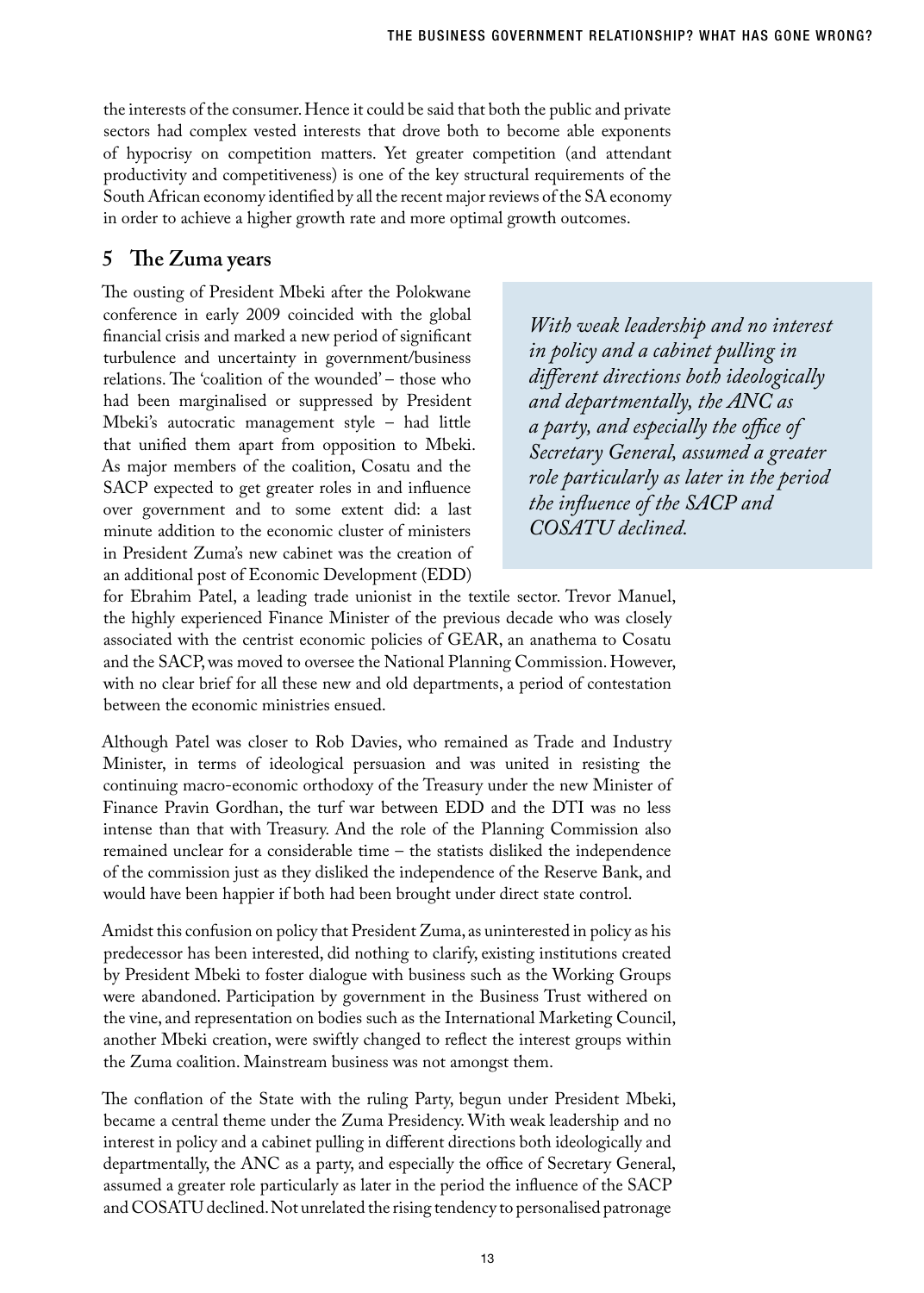rule by the President through careful placement of dependent allies characterised more recent times. Naturally this added a further complicating dimension to the business/government relationship.

With such confusion and contestation, there ensued some 18 months after the 2009 election when there was no formal dialogue between business and government besides meetings with individual ministers. Additionally Minister Patel assumed the role of coordinating South Africa's response to the GFC and imported his Nedlac-honed corporatist style of trying to create a pact or set of pacts between big business, big labour and big government. Though a minority of business had become increasingly sceptical of such corporatism, the deliberations on the response to the GFC proceeded to consume significant time and resources of all parties without concrete output.

*With the trend towards patronage accelerating under a Presidency where family and associates were eager and active participants in politically directed wealth accumulation, supported by a cast of foreign and local carpetbaggers, ever more aggressive BEE legislation and legislation defined a set of business interests that were separate and at variance to the productive sector.*

The hiatus in business/government relations coincided with a period of crisis within organised business itself. BUSA had never institutionally moved beyond its original artificial construct. Black professional associations who seldom paid their extremely modest dues and were little involved in issues aside from empowerment matters, nevertheless became increasingly critical of BUSA for failing to reflect their interests. They were not sanctioned by the leadership of BUSA (black and white) for failing to fulfill their constitutional obligations because of a fear of causing racial offence. Meanwhile the thinning out of senior corporate officials who were charged with thinking and lobbying on policy issues and representing business in various forums had progressed to a point

where no more than a handful remained. And corporates generally were less and less willing to speak assertively of their interests especially if it involved any public criticism of government. The consequences were that organisations like BUSA were weakly led and ineffectual and the general stance of established business could be summarised as 'going along to get along'. Such a stance was reinforced when the few individuals and companies that raised their voices were swiftly and violently cut off at the knees by their political interlocutors.

The appointment of a new president for BUSA became the catalyst for the walkout by many of the professional associations of black business led by Jimmy Manyi's Black Management Forum (interestingly the majority of BMF members were civil servants) and Sandile Zungu, head of the reinvigorated Black Business Council and the losing presidential candidate. Though formally the leadership of the government regretted the rupture, practically it did much to promote it both funding and supporting the exclusively black organisations. These organisations also assumed a higher profile role in the delegations of business people taken on President Zuma's international travels.

With the trend towards patronage accelerating under a Presidency where family and associates were eager and active participants in politically directed wealth accumulation, supported by a cast of foreign and local carpetbaggers, ever more aggressive BEE legislation and legislation defined a set of business interests that were separate and at variance to the productive sector. Revised BEE policy in the form of the Broad Based Black Economic Empowerment Act of 2013,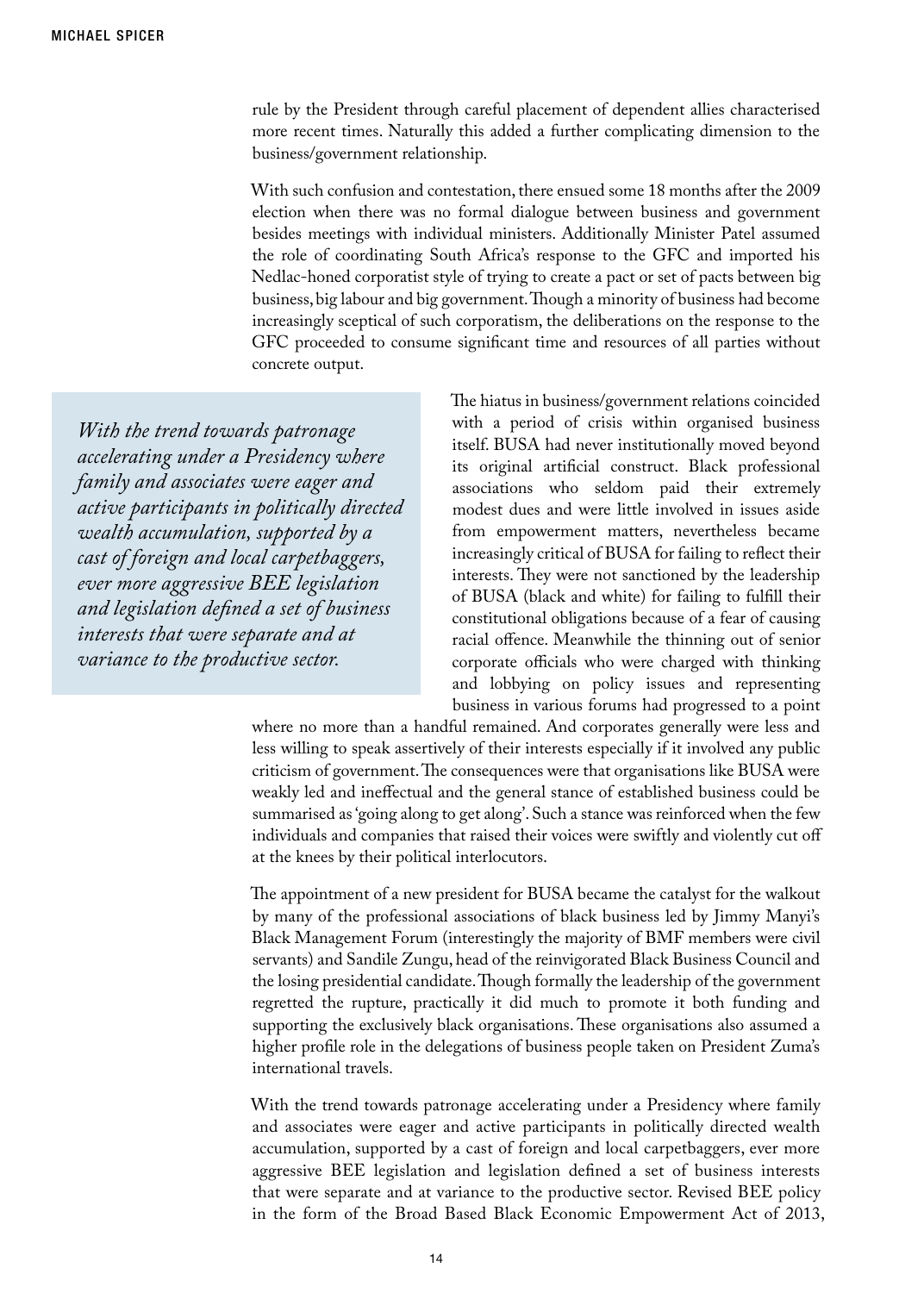despite a rhetorical nod in the direction of including broader parts of the South African community, continued to emphasise and indeed increase a focus on the redistribution of ownership and control of existing productive assets to a few politically connected individuals. Hence the incentive to take risks, to innovate and establish new grass root businesses - small medium and large – was heavily reduced. This central aspect of BEE can therefore be said to have contributed to South Africa's sub-optimal economic performance as well as highlighting inequality in the country.

The constraints of a rigid labour market, lobbied for by a trade union movement vigorously promoting the interests of a narrow class of the existing unionised workforce, disincentivised entrepreneurial activity further. It also disincentivised the addition of new employees to existing firms, particularly those young and unskilled black south Africans who formed the bulk of the country's very large army of the unemployed.

The fault lines and differing interests within business are clearly delineated by attitudes to the country's labour legislation. In the early years of democracy, big business representatives had at least acquiesced

*Big companies continuously bemoaned the rigidities of the labour market but nevertheless routinely gave in to wage settlements well above inflation rates without any productivity clauses, and maintained the competitiveness of their businesses by shedding labour and raising prices. They ignored the plight of small and medium enterprises who had no such remedies.*

in and, in some ways, been the architect of a labour relations regime that was more suited to a full employment northern European society than an emerging economy with serious unemployment challenges. But as evidence of its cost emerged, business became more critical, but in a diffuse and ineffectual way. Big companies continuously bemoaned the rigidities of the labour market but nevertheless routinely gave in to wage settlements well above inflation rates without any productivity clauses, and maintained the competitiveness of their businesses by shedding labour and raising prices. They ignored the plight of small and medium enterprises who had no such remedies. Even when President Zuma's administration, partly at the behest of its Cosatu allies, introduced four new major pieces of legislation that dramatically tightened labour laws, business opposition proved no more strategic or effective. An initial thrust to draw a line of total rejection at Nedlac in 2011/12 was followed by a retreat into the usual compromise mode which allowed government and its Cosatu allies to outmaneuver business with only limited dilution to the legislation eventually promulgated in 2014.

Nevertheless, the expectation by Cosatu and the SACP that they would be able to shift the direction of economic policy making within the Zuma administration decisively to the left was not fulfilled. Rather the process of policy contestation continued. Over a period of three years, three major and contradictory policy documents emerged. The first was the New Growth Path authored by Minister Patel and his EDD. This set out the developmental state approach which sought to create a series of new higher skill, higher wage, but ironically more capital and energy rather than labour intensive industries at a time when South Africa was rapidly running short of both capital and energy. The state would catalyse higher growth through a major new infrastructural push, 95% of which would be funded and directed by the state and its key strategic state-owned enterprises. The private sector, rhetorically recognised as the driver of growth and employment, was practically assigned a clearly subordinate role.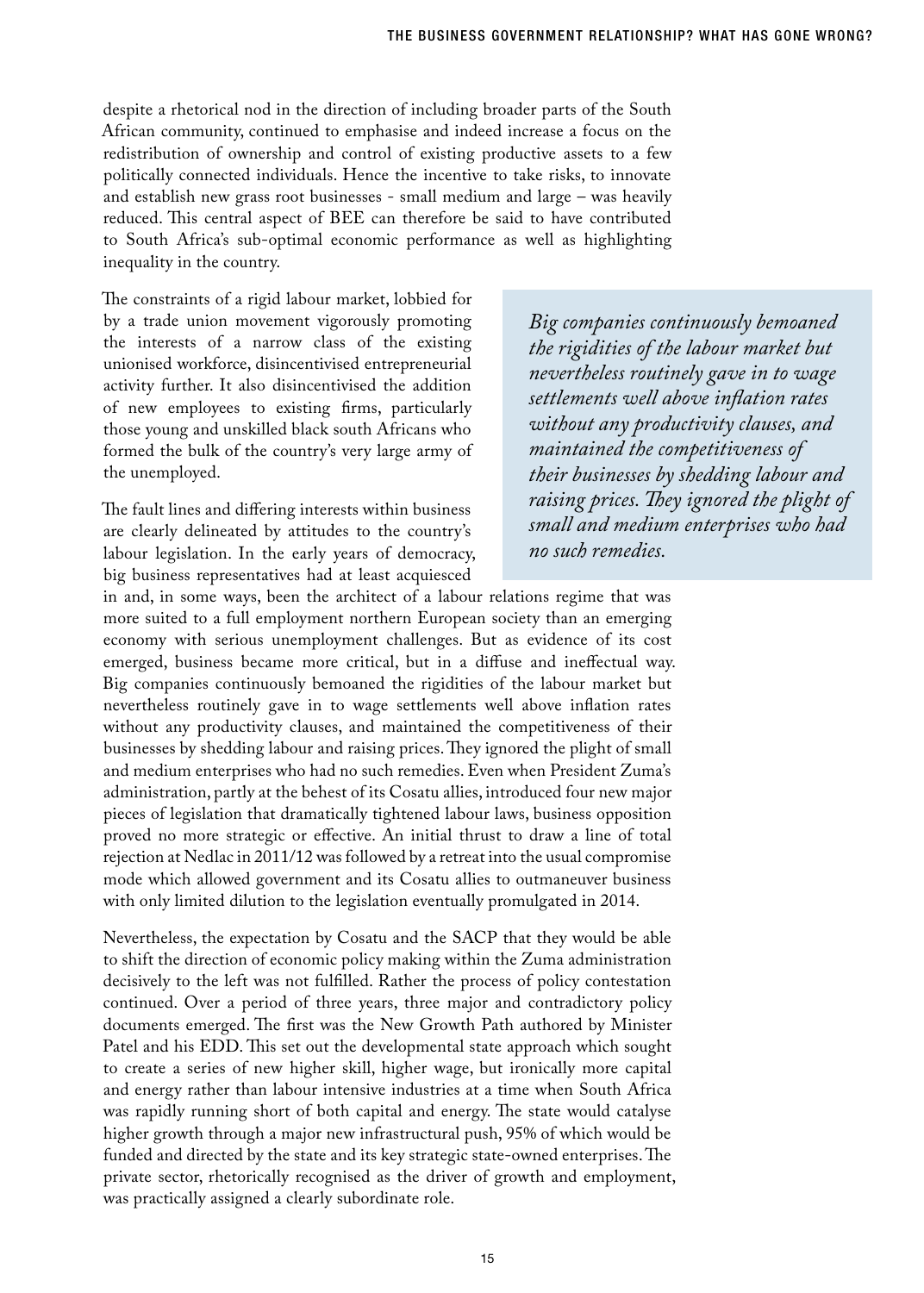Though it shared some similarities, it was not totally congruent with the various iterations of the Industrial Policy Action Plan (IPAP), a protectionist inward industrial programme that also posited state intervention in and support of a very wide range of capital intensive industries. Both of these policies were aimed at the workers their authors wished South Africa had, the skilled who would be offered higher wages in so-called 'decent' jobs, rather than the overwhelming reality of the army of young and unskilled South Africans prevented from entering the job market at all by the barriers created by labour laws and union protectionism.

*Despite the fact that big business leaders serve on the Planning Commission and business has strongly supported the NDP, business leaders have continued to participate in and lend credibility to initiatives that are palpably unfriendly to market approaches, such as the idealistic 'compacts' that are promoted by Minister Patel.*

The third document, the National Development Plan, was a more market-friendly though unwieldy and aspirational document. It was officially adopted as policy by the second Zuma administration in 2014 over the continuing opposition of Cosatu and SACP. To some extent this reflected the declining influence of a Cosatu at war with itself and with the new rising star of unionism, Amcu, in the wake of the seminal Marikana massacre of August 2012. There were also pressures from the more conservative patronage business elite whose interests were hostile to those of the left.

Notwithstanding this, because the Cabinets of the first and second Zuma Administration continued to reflect the full spectrum of ideological views – in fact

the second cabinet was substantially larger and even more diverse – and in the absence of any strong leadership from the top, Ministers and their Departments felt free to continue to promote policies and legislation which directly contradicted the thrust of the NDP. An important feature of the post-Marikana period was the rise of the EFF after Julius Malema was expelled from the ANC, espousing a populist rhetoric that threatened to outflank the ANC. In turn this encouraged populist responses from the ANC in areas such as land reform policy, further threatening property rights.

Despite the fact that big business leaders serve on the Planning Commission and business has strongly supported the NDP, business leaders have continued to participate in and lend credibility to initiatives that are palpably unfriendly to market approaches, such as the idealistic 'compacts' that are promoted by Minister Patel. These posit business as a single, centrally directed actor willing and able to deliver a complex set of itemised commitments and actions that frequently go against business's deepest interests and inclinations.

To take another example: business opposed the creation by government of Sectoral Education and Training Authorities (SETAs) as institutions that would be unnecessarily bureaucratic and open to corruption. They considered funding and training of workers to be properly the remit of companies. When these SETAs more than fulfilled their predictions of bureaucratic inertia and corruption and undermined, delayed and made more expensive the pipeline of skills, very few in business were willing to argue that the SETAs should simply be closed, even after years of incremental attempts to 'improve' these institutions had continued to yield little progress. No doubt a major effort by business could yield some gains in efficiency, but the fundamental structural problem of their statist and bureaucratic design would remain.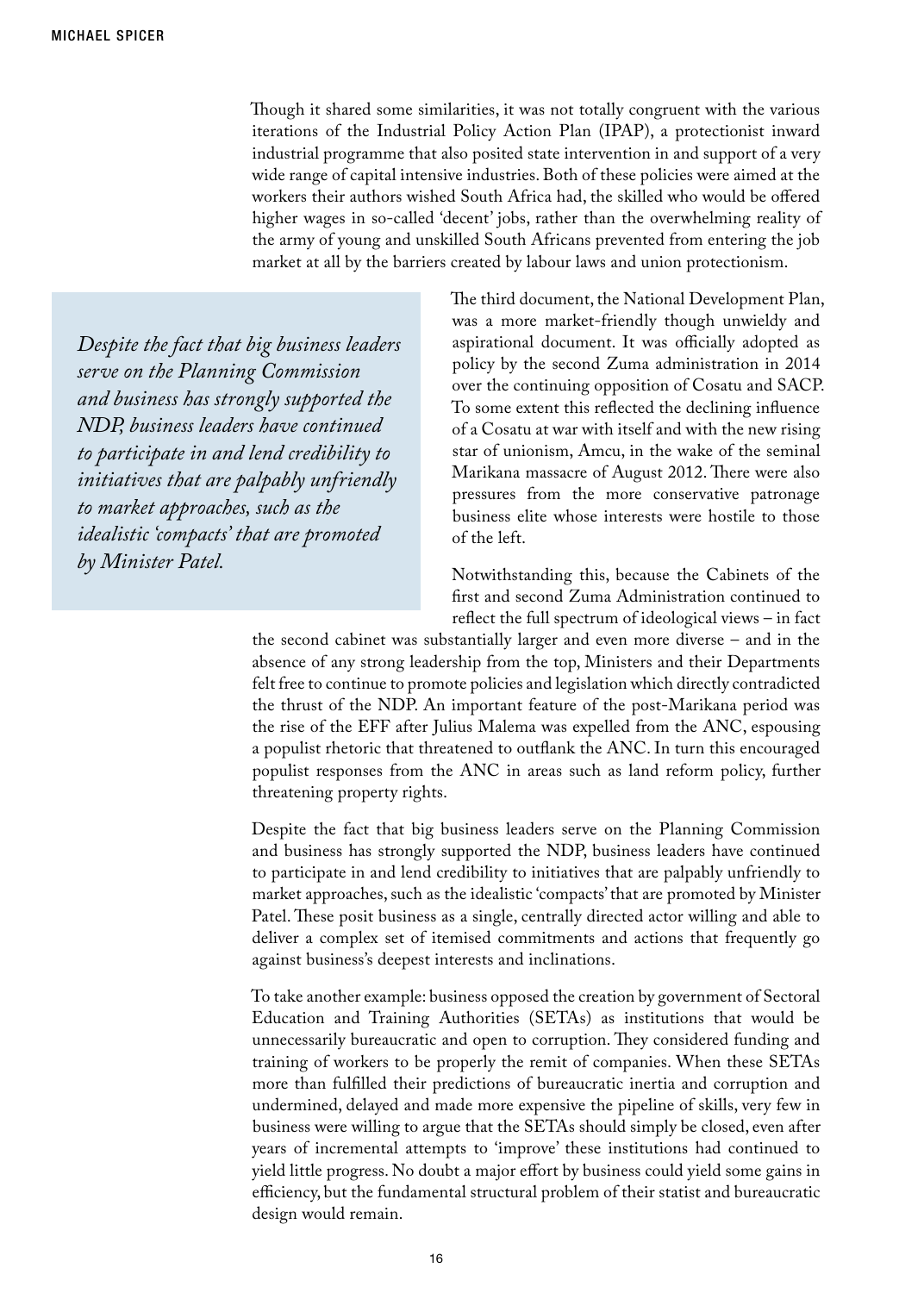## **6 The commodities bust, declining growth and the 9/12 crisis**

As the impact of the commodities bust induced by China's change away from an export to a consumption strategy bit after 2011, the threadbare nature of the South African economic 'model' became clearer. None of the key structural inhibitors of growth were tackled; in fact, the constraints were actively worsened by legislation, as in the four major labour law revisions referred to above, or by declining SOE performance, as the majority of SOEs were riven by governance challenges and as inefficiences drove up administered prices, with energy shortages being a key economic constraint from 2008; or by deteriorating macro balances characterised inter alia by a burgeoning public sector wage bill, growing trade and fiscal deficits and growing cost of borrowing and debt servicing.

Aside from Treasury, the Zuma Administration seemed blithely unaware of the looming economic crunch: ambitious plans for a National Health Scheme and a 9600 MW nuclear build were advanced without any serious thought as to how they would be financed - and these are just the most prominent of a long list of other spending plans.

*The warnings of Treasury and external agencies fell on deaf ears in an Administration and ruling party almost entirely captured by the patronage interests of the President, his family and cronies.* 

But it was clear to many observers – the ratings agencies, the IMF, the World Bank and some private

sector economists, that South Africa's potential as well as actual growth rate was steadily declining to the low single digits and that a fiscal crunch was just around the corner: there would simply be no more money, not just for future schemes but even to service government's existing needs and programmes.

The warnings of Treasury and external agencies fell on deaf ears in an Administration and ruling party almost entirely captured by the patronage interests of the President, his family and cronies. Ministers and senior officials who did not do the bidding of these interests were moved so that virtually the only institutions left that were independent were the Judiciary, the Public Protector and the Treasury (SARS having seemingly fallen to the machinations of the security apparatus acting on behalf of the interests referred to above).

Throughout the period 2012 – 2015, organised business stuck to its model of 'going along to get along', avoiding either criticising government or defending its interests and those of the economy in public, whilst also not fundamentally challenging the root causes of the country's malaise. Efforts by BLSA and BUSA to partner government programmes and build trust bore little fruit.

It was only when President Zuma, emboldened by his recent success in replacing Minister of Mines Ngoako Ramathlodi with a pliant nonentity, fired Minister Nhlanhla Nene on 9 December 2015 for insisting on a proper cost analysis of the nuclear build and resisting the transparently corrupt schemes of the President's close friend and Chairman of SAA, Dudu Myeni, that the international and local markets precipitated a crisis and allowed for a potential reassessment by business of its strategy and tactics towards government relations.

Whilst there has been significant support for the reappointed Minister Pravin Gordhan and his endeavours to prevent a disastrous credit downgrade, the early assumption that he would be able to leverage the crisis to begin to effect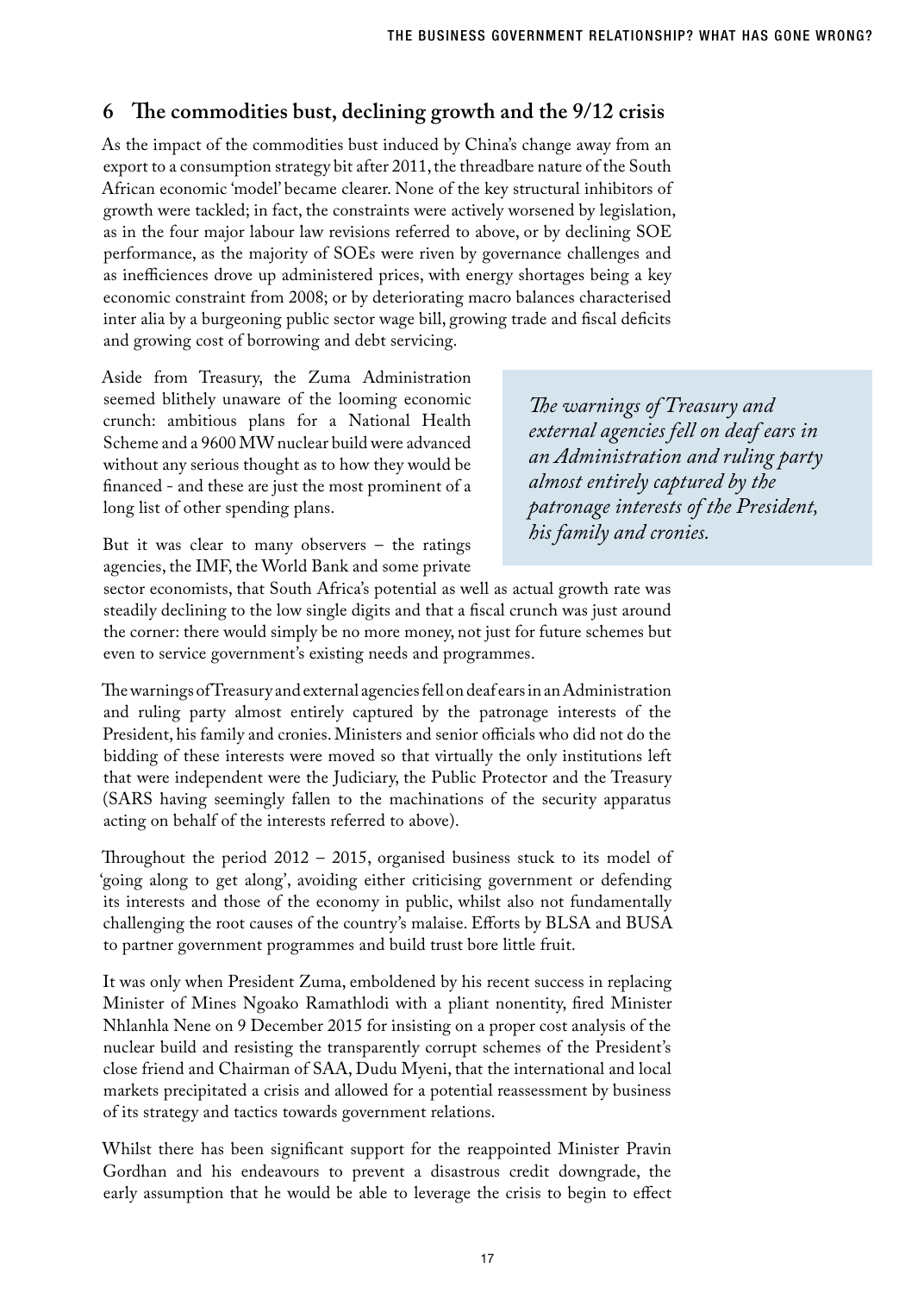institutional change, starting with those bodies under his (nominal) control, SARS and SAA, underestimated the power of those interests ranged against reform.

The group of mainly banking CEOs who met Minister Radebe and Zweli Mkize, the ANC Treasurer General, three days after the firing of Minister Nene, contributed to the reversal of the appointment of his successor and the reappointment of Pravin Gordhan as Finance Minister. The same group of CEOs, somewhat broadened, then had extensive discussions with the President and Finance Minister ahead of the World Economic Forum in January and the Opening of Parliament and the State of the Nation Address by the President in early February. The President's address referenced some of the eight points set out by the CEOs to get the economy going, as did the Budget later in the month.

*Yet business remains for the most part publicly silent in the face of the political and economic struggle.* 

Subsequently three working groups headed by senior CEOs, working with state officials, were deputed to carry some of these ideas forward in the fields of reinvigorating both ailing and more promising industries to accelerate growth, stimulating small and medium business, and boosting confidence in the South African economy. There is considerable

energy and commitment behind this new proactive partnership approach that has also drawn in trade union participation. It is also notable that both senior black and white business leadership is involved, though BLSA is notable by its organizational absence.

Yet these groups are ad hoc interventions that run in parallel with ever more egregious evidence of state capture by private business interests and the political corruption of key agencies and SOEs by these interests, often using the security apparatus and seemingly acting on behalf of the President.

Hence, for example, the Hawks investigation of the so-called 'Rogue Unit' in SARS and the mailing of 27 questions to Minister Gordhan just before he delivered the budget. This together with the bizarre press conference called by the Minister of Police Nathi Nhleko (thoroughly discredited by the Nkandla scandal) and the Minister of State Security David Mahlobo, are widely interpreted as part of the President's push back measures to prevent Minister Gordhan from tackling governance issues, starting with SARS and SAA.

Notwithstanding their solid support for Minister Gordhan, some CEOs declined to accompany Minister Gordhan on his mission abroad to raise confidence of investors and prevent a ratings downgrade, on the grounds that the political issues at the heart of the loss of investor confidence are not being tackled and indeed are being deliberately ignored. Yet business remains for the most part publicly silent in the face of the political and economic struggle. Meantime the President and the ANC continue to pursue an electoral strategy for the local government elections that combines populist land reform with minimum wages demanded by organised labour and racial rhetoric to neutralise the opposition DA. All these are guaranteed to erode investor confidence and growth further and to undermine the supposed national priority of avoiding a credit downgrade.